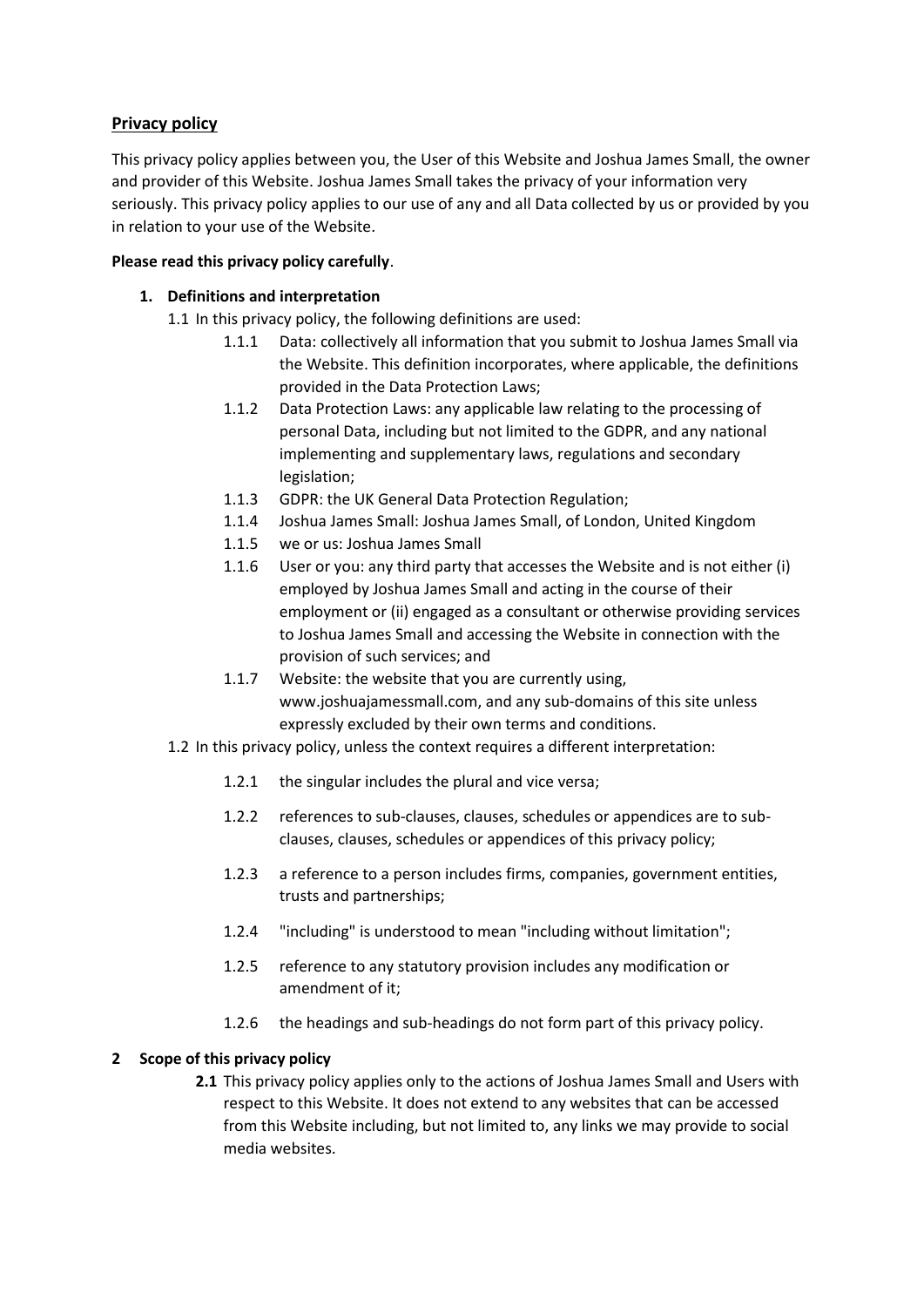**2.2** For purposes of the applicable Data Protection Laws, Joshua James Small is the "data controller". This means that Joshua James Small determines the purposes for which, and the manner in which, your Data is processed.

# **3. Data collected**

- 3.1 We may collect the following Data, which includes personal Data, from you:
	- 3.1.1 Name;
	- 3.1.2 date of birth;
	- 3.1.3 gender;
	- 3.1.4 contact Information such as email addresses, delivery addresses, and telephone numbers;
	- 3.1.5 financial information such as credit / debit card numbers;

in each case, in accordance with this privacy policy.

### **4. How we collect Data**

- 4.1 We collect Data in the following ways:
	- 4.1.1 data is given to us by you ; and
	- 4.1.2 data is collected automatically.

### **5. Data that is given to us by you**

- 5.1 Joshua James Small will collect your Data in a number of ways, for example:
	- 5.1.1 when you contact us through the Website, by telephone, post, e-mail or through any other means;
	- 5.1.2 when you make payments to us, through this Website or otherwise;
	- 5.1.3 when you elect to receive marketing communications from us;

in each case, in accordance with this privacy policy.

#### **6. Data that is collected automatically**

- 6.1 To the extent that you access the Website, we will collect your Data automatically, for example:
	- 6.1.1 we automatically collect some information about your visit to the Website. This information helps us to make improvements to Website content and navigation, and includes your IP address, the date, times and frequency with which you access the Website and the way you use and interact with its content.

# **7. Our use of Data**

- 7.1 Any or all of the above Data may be required by us from time to time in order to provide you with the best possible service and experience when using our Website. Specifically, Data may be used by us for the following reasons:
	- 7.1.1 internal record keeping;
	- 7.1.2 transmission by email of marketing materials that may be of interest to you;

in each case, in accordance with this privacy policy.

7.2 We may use your Data for the above purposes if we deem it necessary to do so for our legitimate interests. If you are not satisfied with this, you have the right to object in certain circumstances (see the section headed "Your rights" below).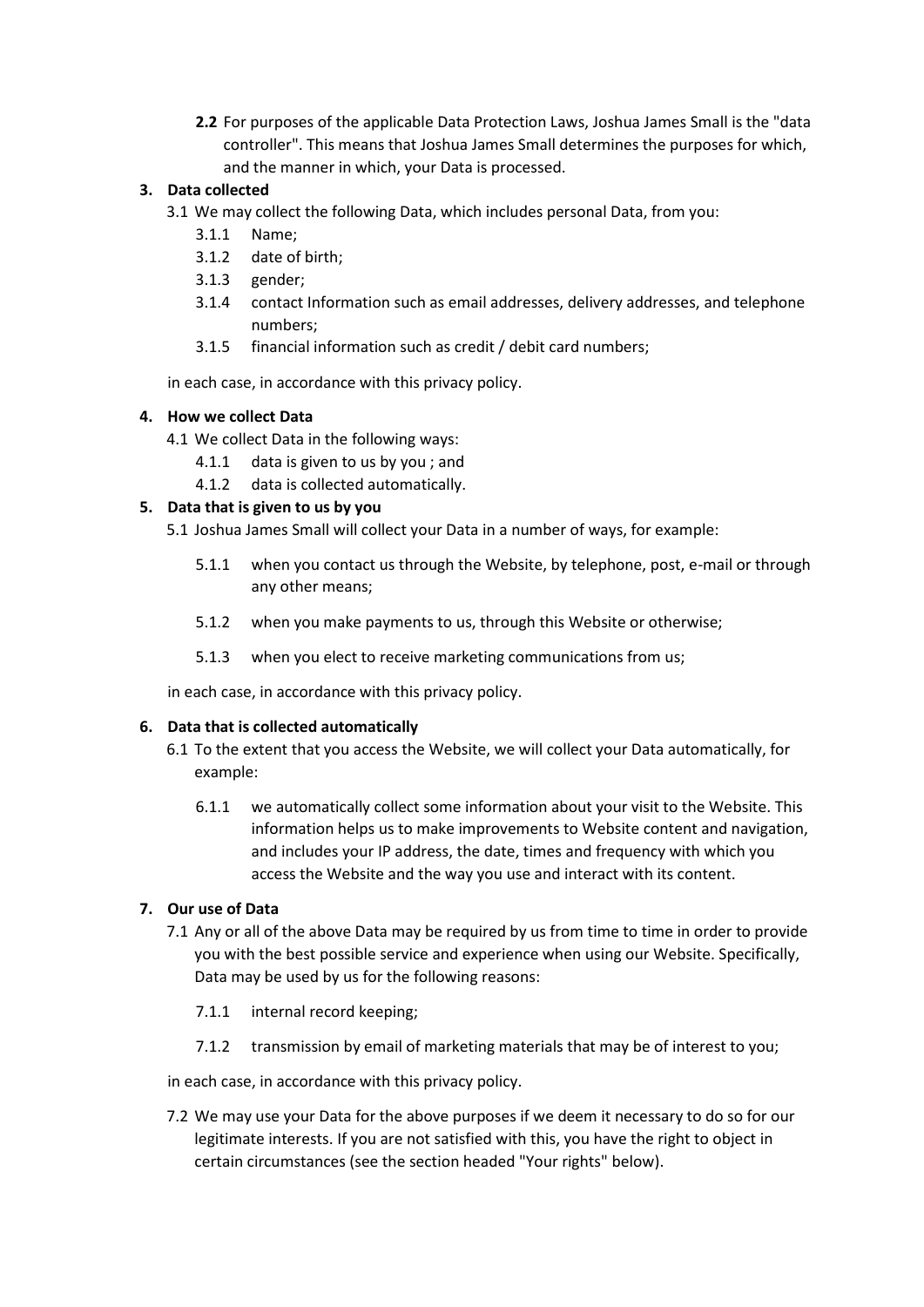- 7.3 For the delivery of direct marketing to you via e-mail, we'll need your consent, whether via an opt-in or soft-opt-in:
	- 7.3.1 soft opt-in consent is a specific type of consent which applies when you have previously engaged with us (for example, you contact us to ask us for more details about a particular product/service, and we are marketing similar products/services). Under "soft opt-in" consent, we will take your consent as given unless you opt-out.
	- 7.3.2 for other types of e-marketing, we are required to obtain your explicit consent; that is, you need to take positive and affirmative action when consenting by, for example, checking a tick box that we'll provide.
	- 7.3.3 if you are not satisfied about our approach to marketing, you have the right to withdraw consent at any time. To find out how to withdraw your consent, see the section headed "Your rights" below.

#### **8. Keeping Data secure**

8.1 We will use technical and organisational measures to safeguard your Data, for example:

- 8.1.1 access to your account is controlled by a password and a user name that is unique to you.
- 8.1.2 we store your Data on secure servers.
- 8.1.3 payment details are encrypted using SSL technology (typically you will see a lock icon or green address bar (or both) in your browser when we use this technology.
- 8.2 Technical and organisational measures include measures to deal with any suspected data breach. If you suspect any misuse or loss or unauthorised access to your Data, please let us know immediately by contacting us via this e-mail address: studio@joshuajamessmall.com.
- 8.3 If you want detailed information from Get Safe Online on how to protect your information and your computers and devices against fraud, identity theft, viruses and many other online problems, please visit www.getsafeonline.org. Get Safe Online is supported by HM Government and leading businesses.

#### **9. Data retention**

- 9.1 Unless a longer retention period is required or permitted by law, we will only hold your Data on our systems for the period necessary to fulfil the purposes outlined in this privacy policy or until you request that the Data be deleted.
- 9.2 Even if we delete your Data, it may persist on backup or archival media for legal, tax or regulatory purposes.

#### **10. Your rights**

- 10.1 You have the following rights in relation to your Data:
	- 10.1.1 **Right to access** the right to request (i) copies of the information we hold about you at any time, or (ii) that we modify, update or delete such information. If we provide you with access to the information we hold about you, we will not charge you for this, unless your request is "manifestly unfounded or excessive."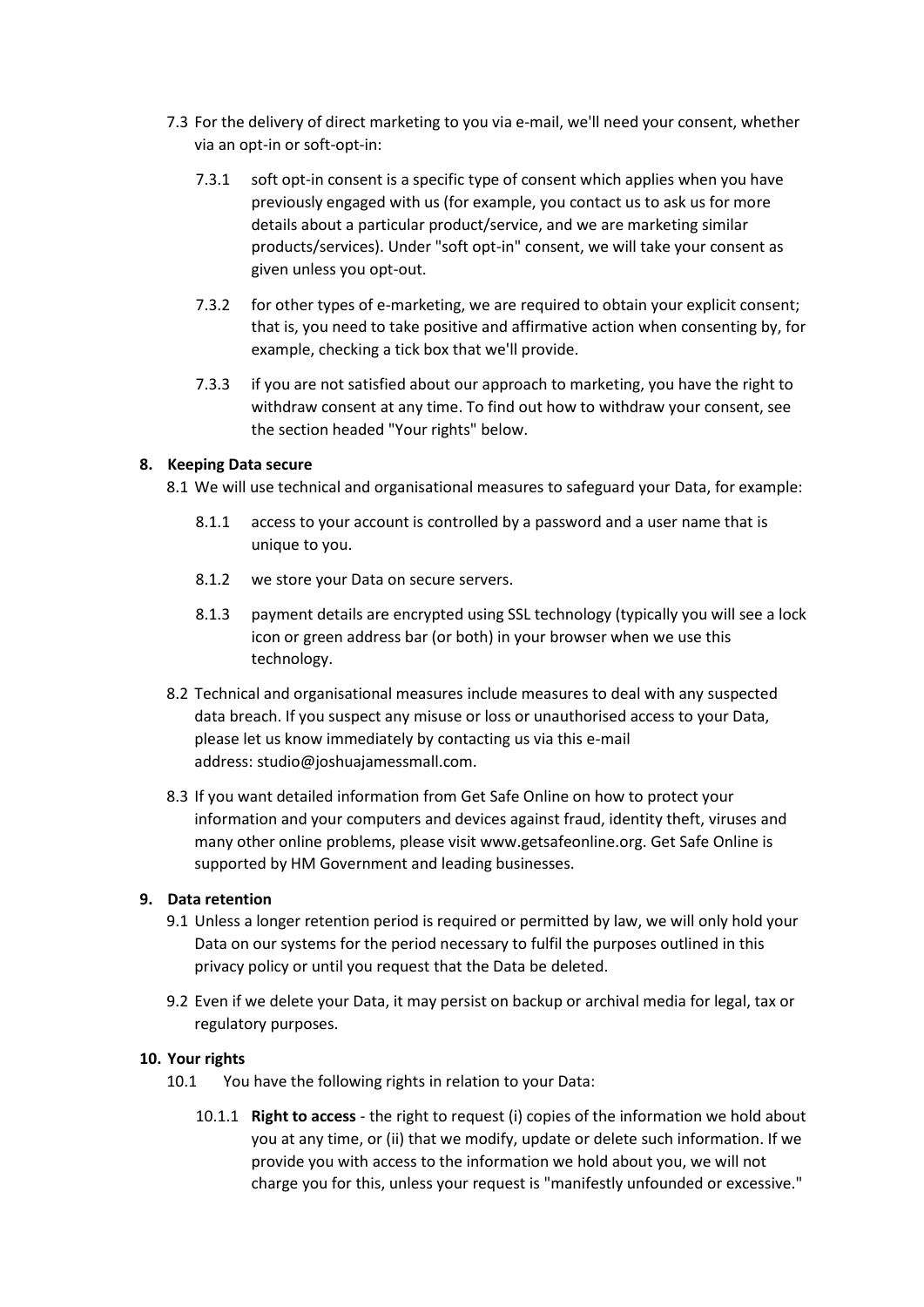Where we are legally permitted to do so, we may refuse your request. If we refuse your request, we will tell you the reasons why.

- 10.1.2 **Right to correct** the right to have your Data rectified if it is inaccurate or incomplete.
- 10.1.3 **Right to erase** the right to request that we delete or remove your Data from our systems.
- 10.1.4 **Right to restrict our use of your Data** the right to "block" us from using your Data or limit the way in which we can use it.
- 10.1.5 **Right to data portability** the right to request that we move, copy or transfer your Data.
- 10.1.6 **Right to object** the right to object to our use of your Data including where we use it for our legitimate interests.
- 10.2 To make enquiries, exercise any of your rights set out above, or withdraw your consent to the processing of your Data (where consent is our legal basis for processing your Data), please contact us via this e-mail address: studio@joshuajamessmall.com.
- 10.3 If you are not satisfied with the way a complaint you make in relation to your Data is handled by us, you may be able to refer your complaint to the relevant data protection authority. For the UK, this is the Information Commissioner's Office (ICO). The ICO's contact details can be found on their website at https://ico.org.uk/.
- 10.4 It is important that the Data we hold about you is accurate and current. Please keep us informed if your Data changes during the period for which we hold it.

### **11. Links to other websites**

1. This Website may, from time to time, provide links to other websites. We have no control over such websites and are not responsible for the content of these websites. This privacy policy does not extend to your use of such websites. You are advised to read the privacy policy or statement of other websites prior to using them.

#### **12. Changes of business ownership and control**

- 12.1 Joshua James Small may, from time to time, expand or reduce our business and this may involve the sale and/or the transfer of control of all or part of Joshua James Small. Data provided by Users will, where it is relevant to any part of our business so transferred, be transferred along with that part and the new owner or newly controlling party will, under the terms of this privacy policy, be permitted to use the Data for the purposes for which it was originally supplied to us.
- 12.2 We may also disclose Data to a prospective purchaser of our business or any part of it.
- 12.3 In the above instances, we will take steps with the aim of ensuring your privacy is protected.

#### **13. General**